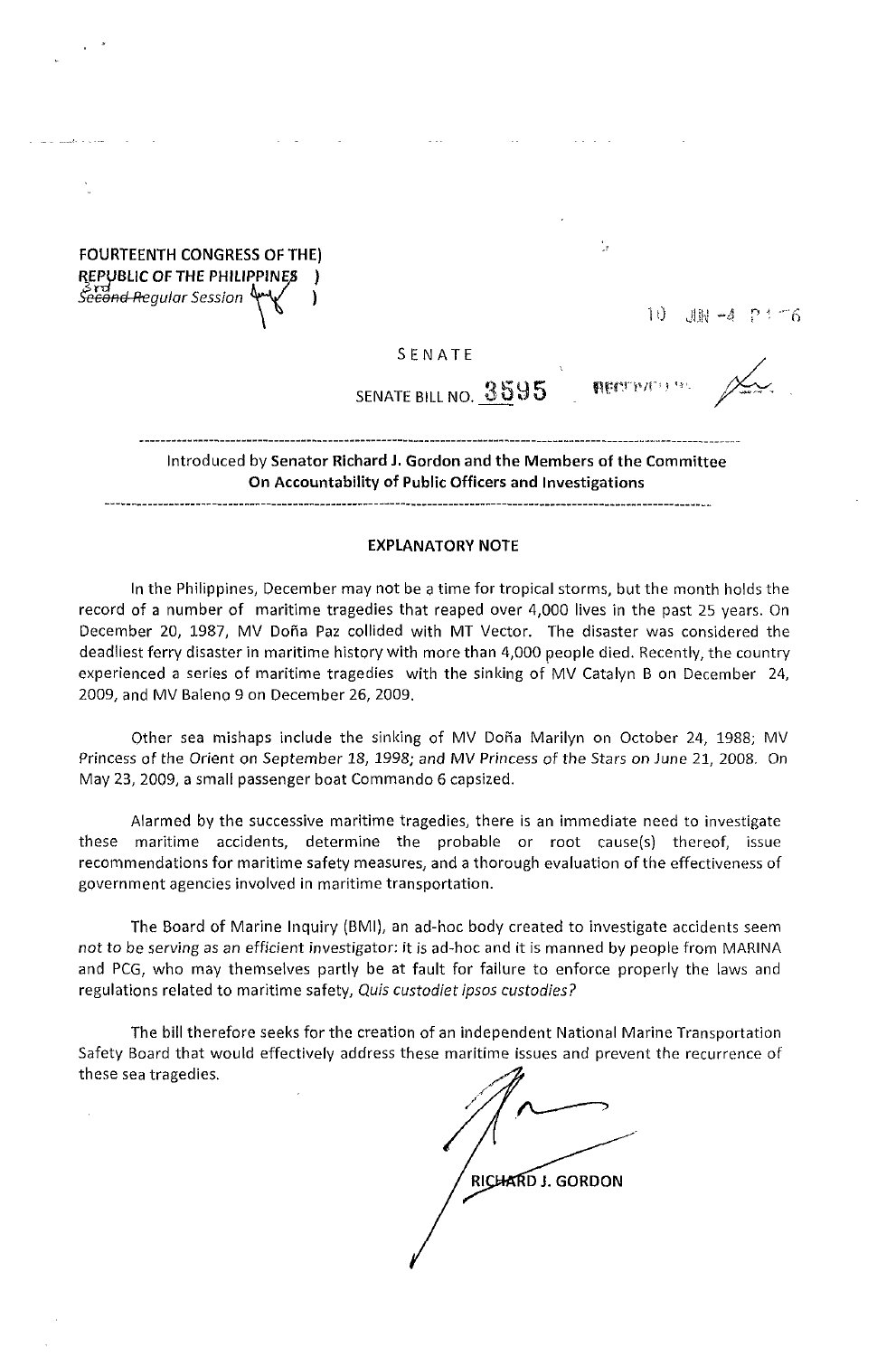| FOURTEENTH CONGRESS OF THE)<br>REPUBLIC OF THE PHILIPPINES )<br>Second Regular Session (مسلم) |                                                                                                                                     | $\{T_k\}$ , where $\{T_k\}$      |
|-----------------------------------------------------------------------------------------------|-------------------------------------------------------------------------------------------------------------------------------------|----------------------------------|
|                                                                                               |                                                                                                                                     | $10$ JM $-4$ P <sub>1</sub> $-6$ |
|                                                                                               | SENATE                                                                                                                              |                                  |
|                                                                                               | SENATE BILL NO. $3595$ RECENTED PO $\overline{\mathcal{L}}$ .                                                                       |                                  |
|                                                                                               | Introduced by Senator Richard J. Gordon and the Members of the Committee<br>On Accountability of Public Officers and Investigations |                                  |

 $\sim 0.1$ 

## AN ACT CREATING THE NATIONAL MARINE TRANSPORTATION SAFETY BOARD (NMTSB) OF THE PHILIPPINES

*Be it enacted by the Senate and the House of Representatives of the Philippines in Congress assembled* 

Section 1. Declaration of Policy - The State shall create an independent agency known as the National Marine Transportation Safety Board of the Philippines dedicated to promoting marine safety, investigating sea disasters and pointing responsibility where such is warranted.

Section 2. Objective - The Safety Board shall be mandated by Congress to investigate marine transportation accidents, determine the probable causes of the marine accidents, issue safety recommendations, study marine transportation safety issues, and evaluate the safety effectiveness of government agencies involved in marine transportation.

The Safety Board shall also be mandated to make public its actions and decisions through accident reports, safety studies, special investigation reports, safety recommendations, and statistical reviews.

Section 3. Coverage - The Safety Board shall determine the probable cause of:

- a. major marine accidents and any marine accident involving a public and a nonpublic vessel; and
- b. marine transportation accidents that involve problems of a recurring nature or are catastrophic.

Section 4. Jurisdiction and Authority - The Safety Board shall have the authority to:

- a. conduct special studies on marine safety problems;
- b. maintain official Philippin e census of maritime accidents;
- c. review appeals from merchant seamen whose certificates have been revoked or suspended; and
- d. evaluate the effectiveness of emergency responses to maritime accidents.